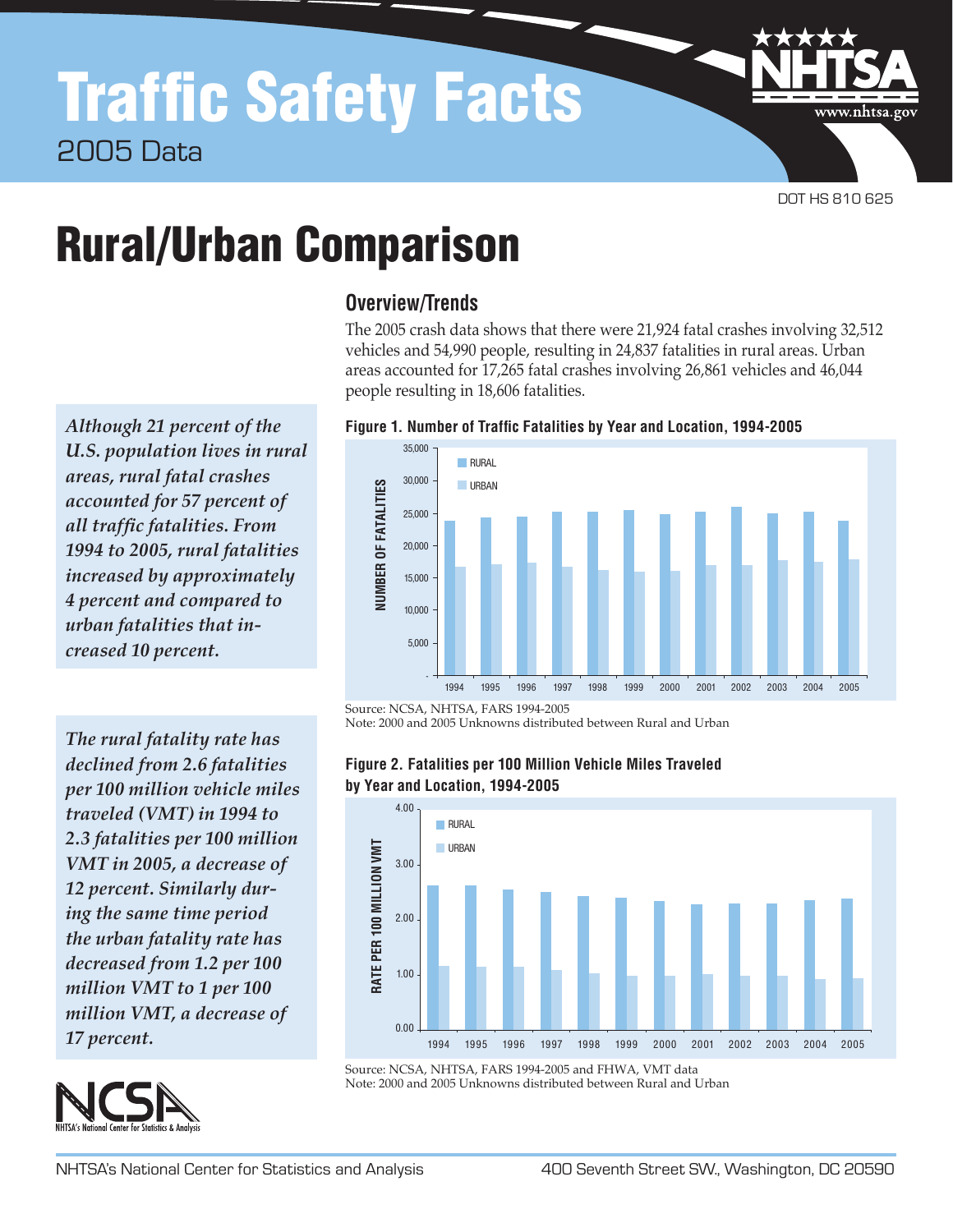There has been a gradual increase in annual rural fatalities, from 23,841 in 1994 to 24,837 in 2005. Likewise, urban fatalities have increased from 16,811 in 1994 to 18,606 in 2005.

#### **Crashes**

In 2005, there were 21,924 fatal crashes (56%) in rural areas and 17,265 fatal crashes (44%) in urban areas.

In rural areas, 53 percent of the crashes occur during the day while 46 percent occur at night. In urban areas the situation is reversed with 45 percent of the crashes occurring during the day and 55 percent of the crashes occurring at night.

100% **RURAL** PERCENT OF FATAL CRASHES **PERCENT OF FATAL CRASHES URBAN** 80% **RURAL/URBAN BY RURAL/URBAN** 60% 40%  $\geq$ 20% 0% 30 mph or less 35-40 mph 45-50 mph 55 mph 60 mph or higher **SPEED LIMIT**

**Figure 3. Fatal Crashes by Speed Limit and Location, 2005**

Note: 2005 Unknowns distributed between Rural and Urban

Approximately 91 percent of nighttime rural fatal crashes occur on dark roadways and 9 percent occur on roads lighted by streetlights. In urban areas, 40 percent of fatal nighttime crashes occur on dark roadways and 60 percent occur on lighted roadways.

Less than 2 percent of fatal rural crashes are classified as hit-and-run, compared to 7 percent of urban fatal crashes.

Approximately 67 percent of fatal rural crashes occur on straight roads, whereas 81 percent of fatal urban crashes are on straight roads.

Head-on crashes are more prevalent in rural areas, making up 13 percent of all rural fatal crashes. In urban areas, head-on crashes are responsible for less than 7 percent of all urban fatal crashes.

## **Vehicles**

In 2005, 32,512 vehicles were involved in fatal rural crashes compared to 26,861 in fatal urban crashes.

*Approximately 70 percent of all fatal crashes on roadways with speed limits of 40 mph or less are in urban areas. Slightly less than half (47%) of all fatal crashes occurring on roadways with speed limit between 45 and 50 mph are in rural areas. Over 70 percent of the fatal crashes on roadways with speed limit of 55 mph or higher occur in rural areas.*

Source: NCSA, NHTSA, FARS 2005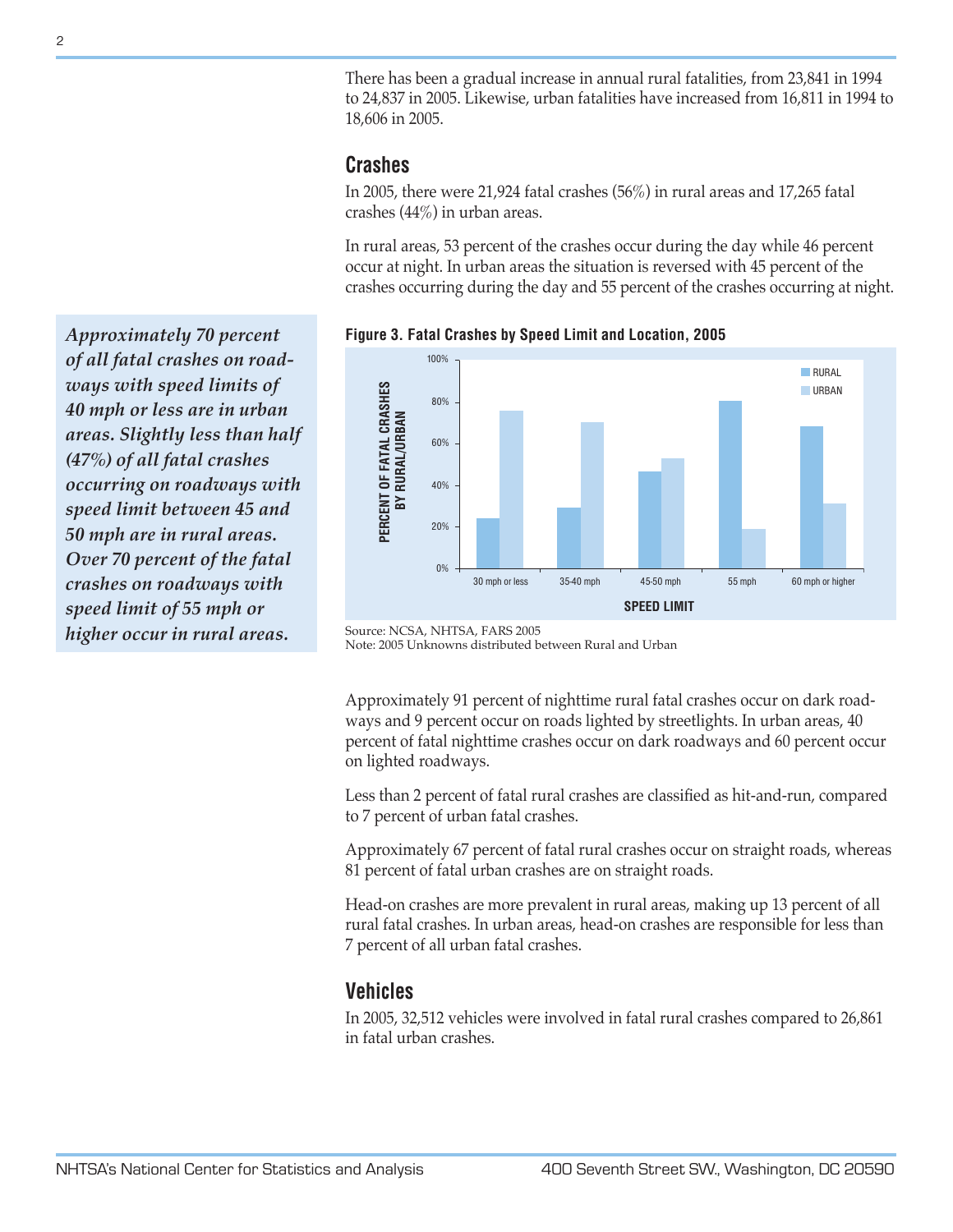**Figure 4. Fatal Crashes by Vehicle Type and Location, 2005**



*Passenger cars accounted for 38 and 47 percent of the vehicles involved in rural and urban fatal crashes respectively. Light trucks (pickups, vans, and SUVs) accounted for 42 percent of vehicles involved in rural fatal crashes and 34 percent in urban fatal crashes.*

Source: NCSA, NHTSA, FARS 2005 Note: 2005 Unknowns distributed between Rural and Urban

The damage to vehicles involved in rural fatal crashes is more severe than the damage to vehicles involved in urban fatal crashes as measured by the percent of disabling deformation. Almost 80 percent of vehicles involved in rural fatal crashes are disabled, whereas 67 percent of vehicles involved in urban fatal crashes are disabled.

#### **Drivers**

Rural drivers involved in fatal crashes are slightly more likely to have a valid driver's license, 86 percent, compared to urban drivers, 82 percent.





*Approximately 24 percent of rural and urban drivers involved in fatal crashes had a positive blood alcohol concentration (BAC). However, the percentage of rural drivers with more severe BAC levels was generally higher than the corresponding percentage of urban drivers with similar BAC levels.*

Source: NCSA, NHTSA, FARS 2005